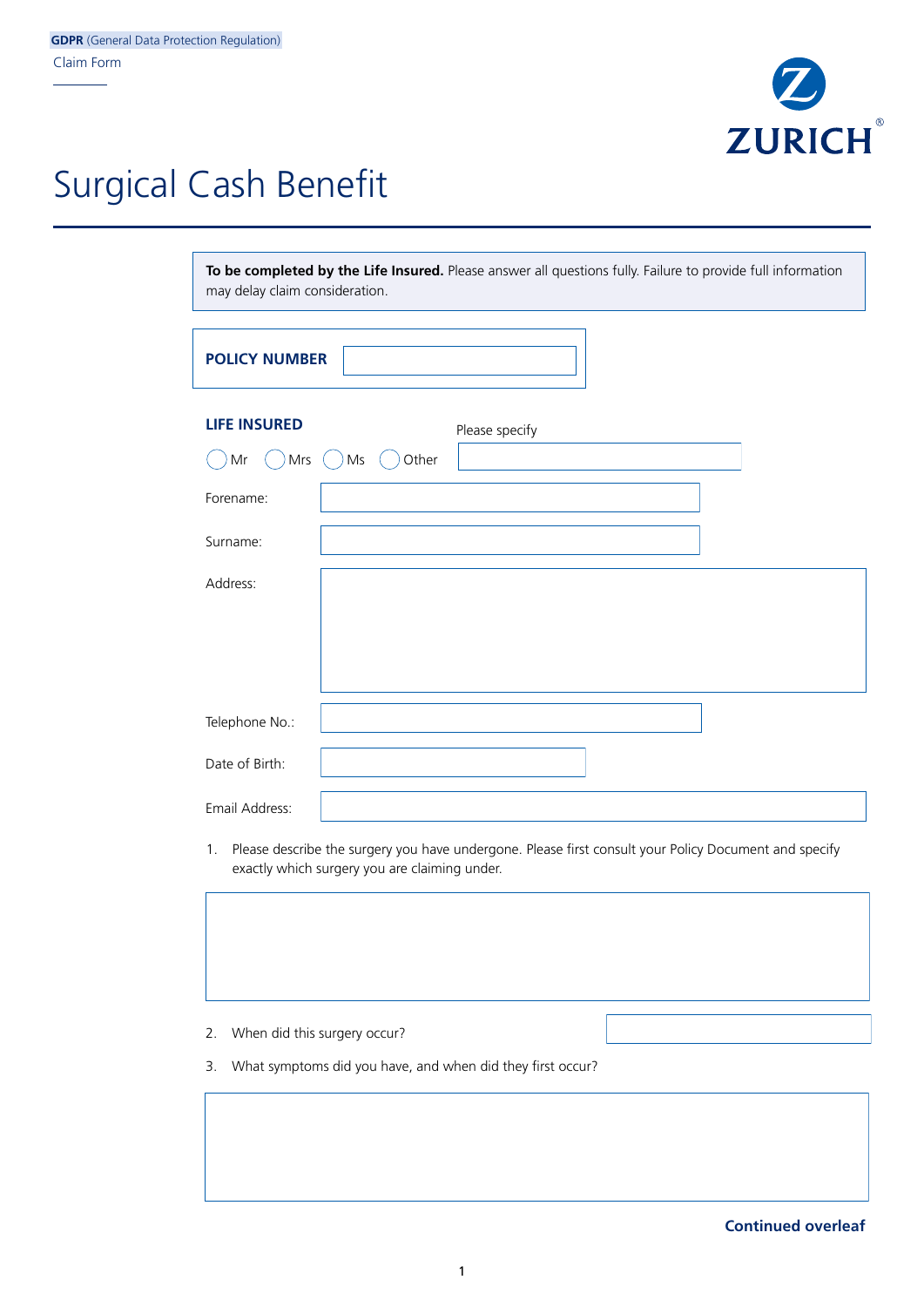- 4. Did you have a general/spinal anaesthetic?  $\bigcirc$   $\bigcirc$   $\bigcirc$   $\bigcirc$   $\bigcirc$   $\bigcirc$   $\bigcirc$   $\bigcirc$   $\bigcirc$   $\bigcirc$   $\bigcirc$   $\bigcirc$   $\bigcirc$
- 5. Please supply the name(s) and address(es) of your G.P.

| Name:    |  |
|----------|--|
| Address: |  |
|          |  |
|          |  |

6. Please supply the name and address of the referring doctors (if different).

| Name:    |  |
|----------|--|
| Address: |  |
|          |  |
|          |  |

7. Please supply the name and address of the Surgeon.

| Name:    |  |
|----------|--|
| Address: |  |
|          |  |

8. Please supply the name and address of any other doctors attended **and** reason for attendance.

| Name:       |  |
|-------------|--|
| Address:    |  |
|             |  |
|             |  |
|             |  |
| Reason for  |  |
| attendance: |  |
|             |  |
|             |  |

**Where a valid claim is being paid we will pay the benefit directly into the Policy Owners bank account from which premiums are being paid. If you require payment to a different account please complete the details below and send a copy of the bank statement. Please note benefit can only be paid into a Policy Owners bank account.**

## **PAYMENT DETAILS**

In the event of a valid admissable claim please complete so that the claim payment can be paid by Electronic Fund Transfer (EFT). **Note:** IBAN (International

| Bank Account Number)<br>and BIC (Bank           | Account Holder Name(s):                       |
|-------------------------------------------------|-----------------------------------------------|
| Identification Code)<br>details are included on | Name of Bank/ Building Society:               |
| bank statements.                                | IBAN:                                         |
|                                                 | Country Account<br>Swift BIC:<br>is based in: |